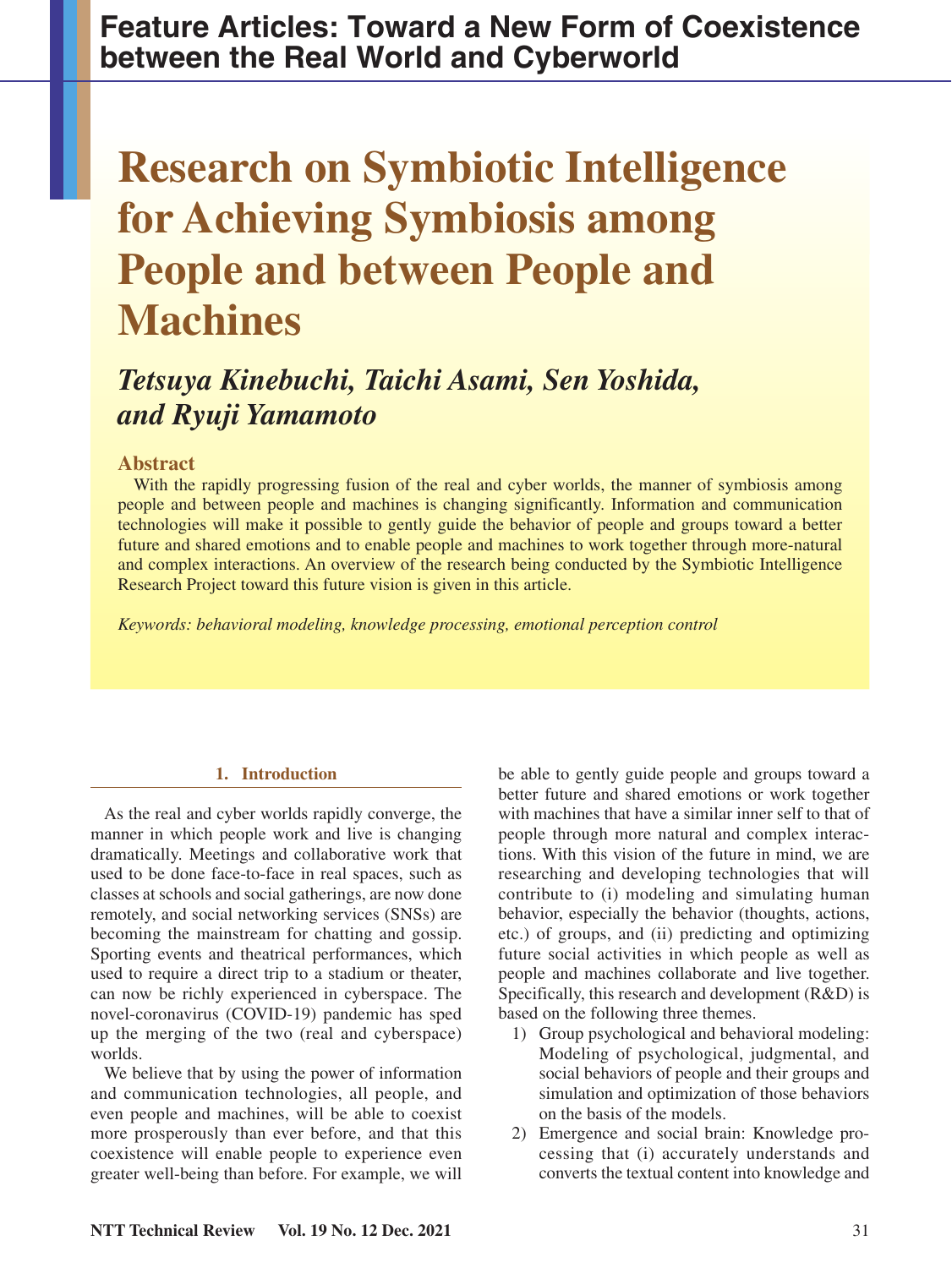

Fig. 1. Research initiatives on group psychology and behavior modeling.

(ii) provides the information required for collaboration with people in a natural exchange.

3) Emotional perception control: Explanation and sensing of an internal model of human emotional psychology (enthusiasm, sense of unity, etc.), and collaborative-work support to resolve communication discrepancies by empathizing with individual interpersonal characteristics.

Hereafter, our efforts concerning these three themes are introduced.

# **2. Group psychological and behavioral modeling**

We are conducting  $R&D$  on the modeling of human decision-making and behavior. People make various daily decisions, such as what to eat for dinner, what to buy, whether to exercise, where to go for pleasure, and what to post on SNSs, that dictate their social activities. To predict the future of social activities and engender ever greater well-being, modeling and computer simulation of human decision-making and behavior are indispensable technologies. For example, if we could model behavior and simulate how that behavior changes with interventions such as messages and incentives, we could create apps and services that enable users to naturally make healthier, safer, or more enjoyable choices. We are analyzing human behavior, modeling and simulating that behavior, and deriving measures to change behavior on the basis of the models (**Fig. 1**).

Application of various mathematical-modeling and big-data-based optimization techniques, including deep learning, is a promising approach to model and simulate behavior. However, it is not easy to collect a large amount of data on the behavior of a wide variety

of people. We believe that to elucidate the mechanisms of human decision-making and behavior, a more in-depth approach than simply applying current mathematical models is necessary.

Human behavior has been studied in the fields of behavioral economics and social psychology, and a great deal of knowledge has been accumulated. At NTT Human Informatics Laboratories, by constructing new mathematical models that incorporate this knowledge and verifying hypotheses, we aim to clarify the mechanism of human decision-making and behavior and implement efficient and highly accurate computer simulation.

#### **3. Emergence and social brain**

We are researching and developing knowledge processing that (i) accurately understands and converts the textual content into knowledge and (ii) provides the information required for collaboration with people in a natural exchange. Language modeling is a fundamental technology for accurately understanding and converting textual content into knowledge. Regarding Japanese, a language model is a representation of "the essence of the Japanese language" in a form that is easy for a computer to handle. Language modeling has been dominated by methods for creating deep-learning models through large-scale pretraining from huge amounts of text data.

We are also constructing large-scale pre-training language models for Japanese and conducting R&D to further improve their performance. Through these efforts, we aim to build a foundation for linguistic communication to enable collaboration among people as well as between people and machines while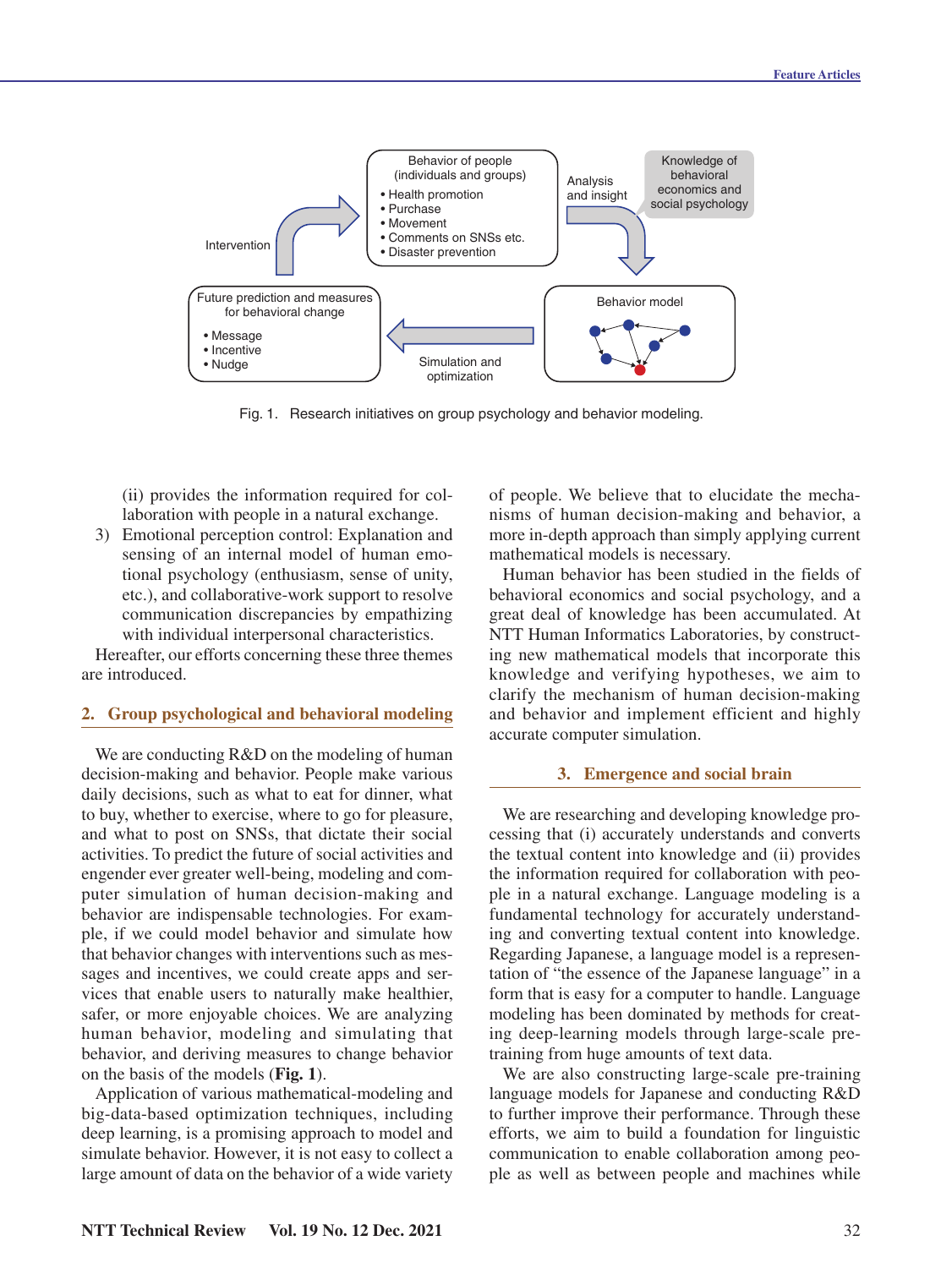

Fig. 2. Collaboration between people and machines (automatic generation of reports).

contributing to various language-processing-related services of the NTT Group.

One of the most-promising use cases for collaboration between people and machines in regard to textual content is automatic document summarization. We are developing a technology that enables highly accurate summarization using large-scale pre-training language models. This technology can, for example, generate a summary that includes keywords specified by the user and allows the length of the summary to be adjusted in accordance with the application. We believe that if we can further develop this technology to automatically generate reports concerning tasks such as examining a large amount of literature (medical care and intellectual property), it would generate great value (**Fig. 2**).

Collaboration would be more natural if people could talk to machines in the same language as they talk to other people. Technologies for interacting with users in natural language are called dialogue systems and can be broadly classified as task-oriented (which perform specific tasks) and systems that conduct socalled "chat." We are researching and developing chat-oriented dialogue systems; in particular, we are developing technology to add character to such systems so that users feel familiar with them.

### **4. Emotional perception control**

We are researching and developing technology for improving the quality of symbiosis as a group by (i) understanding the characteristics of people from perception to emotion and (ii) intervening in communication between and among people in accordance with these characteristics. Specifically, we are developing the following two technologies.

- 1) Emotional-perception-control technology: Technology that expands communication (e.g., fostering a sense of unity and enthusiasm through sharing of emotions) by understanding the characteristics of human emotional expressions, estimating emotional characteristics through sensing and data analysis, and controlling emotions with perceptual stimuli tailored to emotional characteristics.
- 2) Collaborative-work-support technology: Technology for improving the quality of collaborative work within a group by understanding the communication characteristics of people and eliminating communication discrepancies by converting information tailored to those characteristics in a manner that induces behaviors that facilitate communication.

Regarding emotional perception control, we are developing emotion-estimation technology for estimating the emotions of individuals and groups (groups, crowds, etc.) by using biometric data, images, sounds, content, etc. and emotion-control technology for changing such emotions to a desirable state in accordance with the estimation results (**Fig. 3**).

Regarding collaborative-work support, which focuses on psychological safety as an important factor in improving the quality of collaborative work in groups, the aim is to make it easier for people with diverse characteristics to work together by enhancing their psychological safety.

For this purpose, we are developing a technology that can improve psychological safety, namely, reduce communication discrepancies, by understanding the communication characteristics of individuals and converting verbal and non-verbal information in accordance with those characteristics (**Fig. 4**).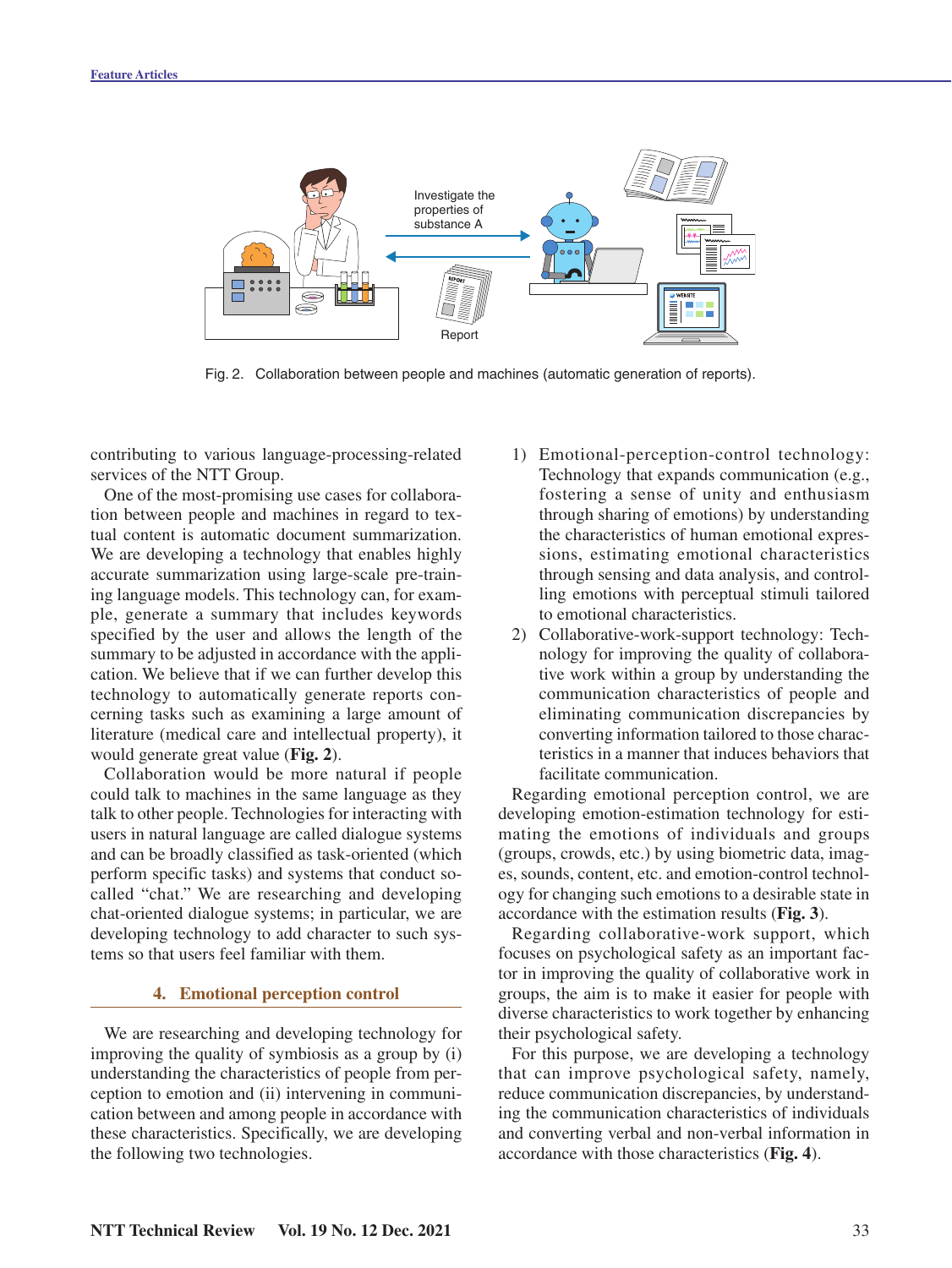

Fig. 3. Overview of technology for controlling emotional perception.



Fig. 4. Overview of technology for supporting collaborative work.